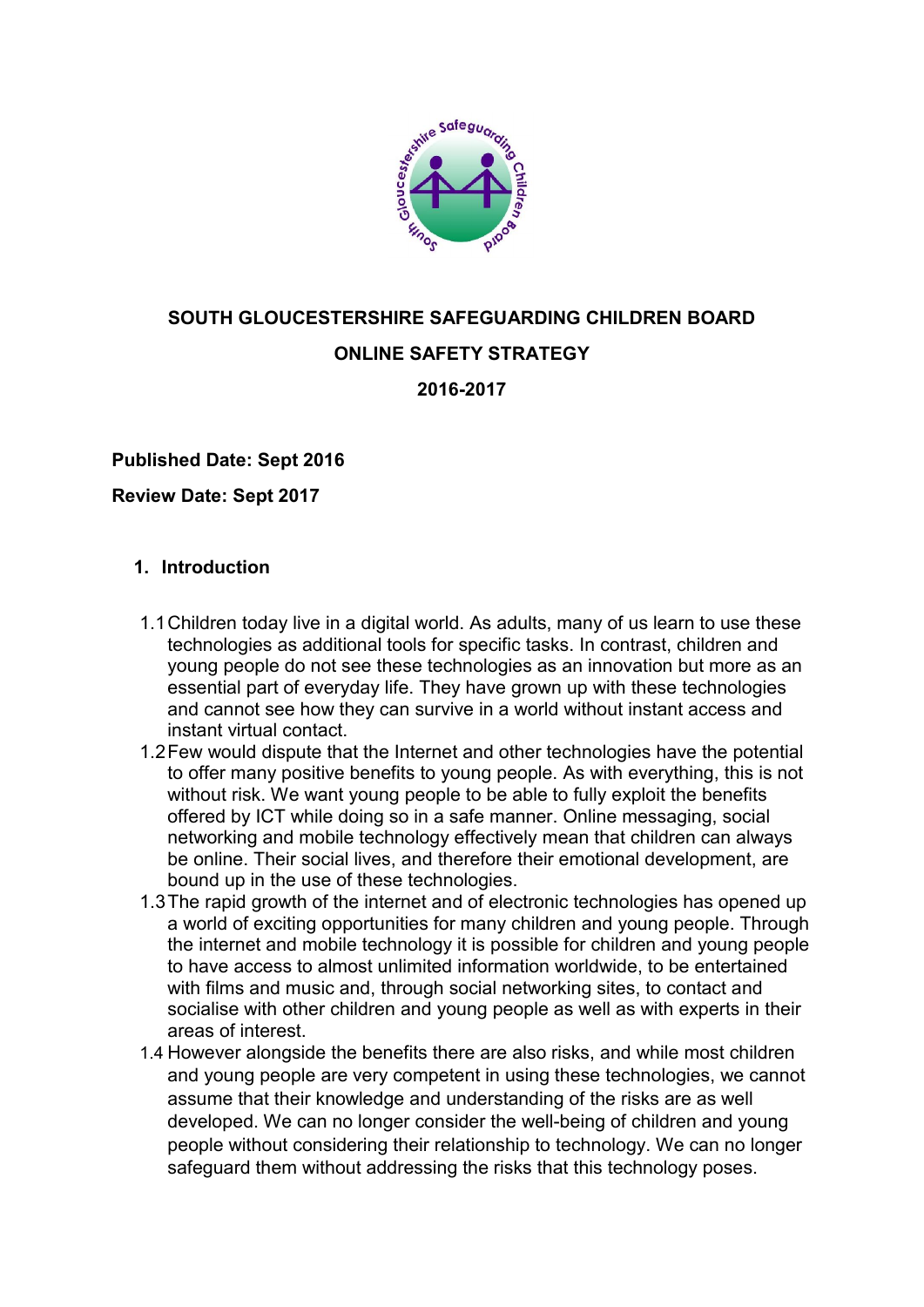- 1.5 Our children and young people access technology and the Internet in a variety of ways e.g. computers, mobile phones, gaming consoles and handheld devices. Technology is used on the move and in a variety of locations including, but not limited to, schools, homes, libraries, children's centres, youth and community centres.
- 1.6 The risks to children and young people are varied: being exposed to inappropriate content; being groomed by someone who wants to abuse them; being encouraged to take on extremist views; being bullied on line or via mobile technology; being blackmailed; having their identity stolen; incurring unanticipated costs and of being the subject of fraud. Children and young people need to be protected from these risks and they need to be helped to develop the skills to keep themselves safe when they are on line.

## **2. Why an Online Safety Strategy?**

- 2.1.South Gloucestershire Safeguarding Children Board has a statutory duty to safeguard and promote the welfare of children in their locality. As we accept the challenge of the digital world, then the responsibilities which come with this duty must now include the development of strategies for safeguarding children in the online environment.
- 2.2 To enable the children and young people of South Gloucestershire to take their place in society, we must look to balance the opportunities that technology brings, whilst appreciating, understanding and minimising the risks.
- 2.3 The Online Safety sub-group of South Gloucestershire Safeguarding Children Board (SGSCB) co-ordinates online safety practice across the authority. The SGSCB will ensure that best practice is developed, implemented and kept up to date.
- 2.4 The strategy recognises that being online is not just a matter of accessing technology but that a comprehensive approach to online safety is necessary, one in which children and young people are kept safe by sound policies that inform technical standards, alongside a programme of education for them and their parents/carers which develops and sustains safe online behaviour. The Online Safety sub-group will ensure that it remains relevant to its objectives so that it can develop as the information technologies change and evolve. It will also monitor and update the strategy.

## **3. Audience**

- 3.1 This document is aimed at:
	- All agencies represented on the South Gloucestershire Safeguarding Children Board;
	- All private and voluntary sector organisations; and
	- All private care providers providing a service to children and young people within South Gloucestershire.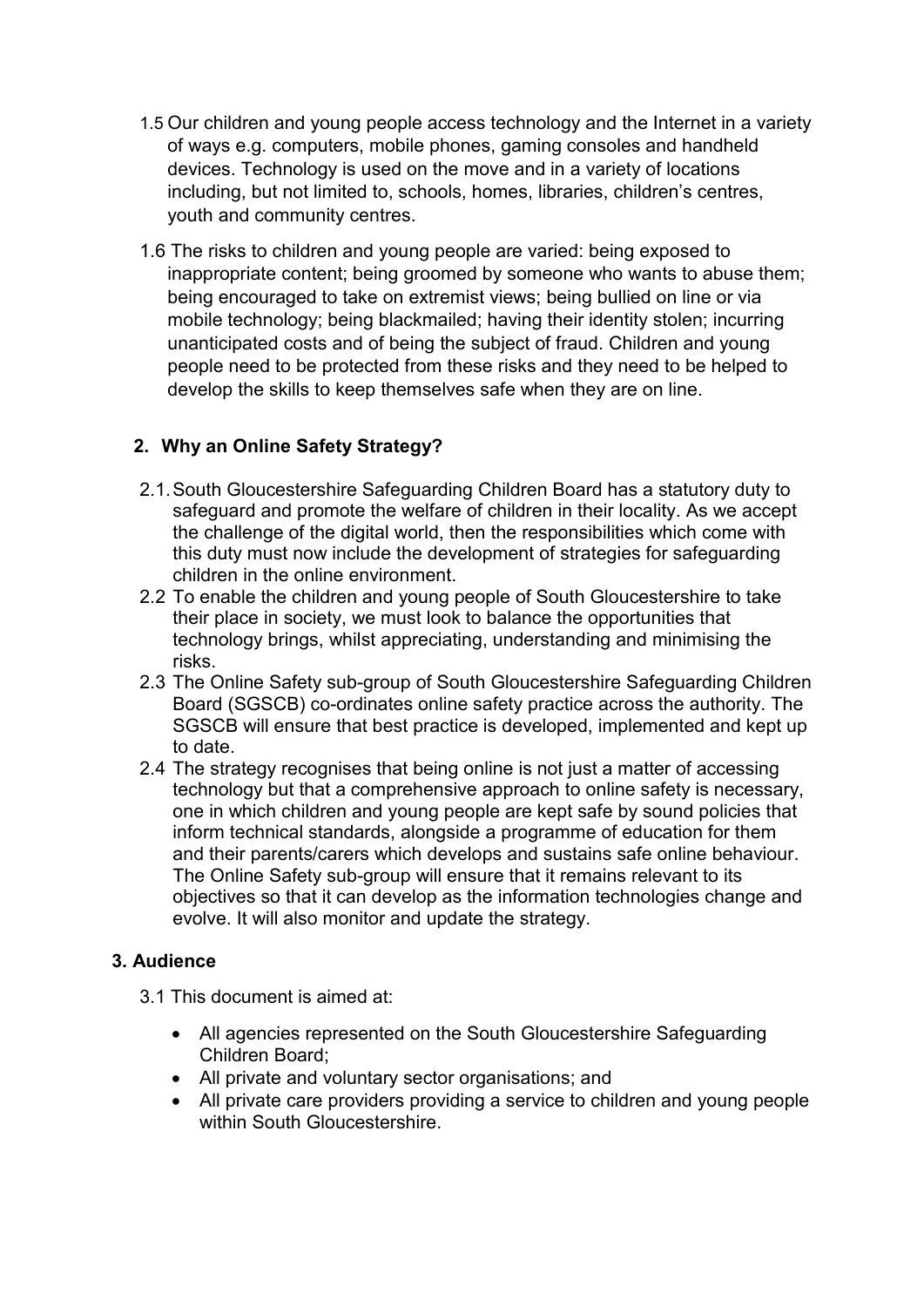## **4. Risks**

4.1 The risks that we should be guarding against can be summarised as  $follows<sup>1</sup>$ 

**Content** (child/young person as recipient)

- Commercial (adverts, spam, sponsorship, personal information)
- Aggressive (violent/hateful content)
- Sexual (pornographic or unwelcome sexual content)
- Values (bias, racism, misleading information or advice)

**Contact** (child/young person as participant)

- Commercial (tracking, harvesting personal information)
- Aggressive (being bullied, harassed or stalked)
- Sexual (meeting strangers, being groomed)
- Values (self-harm, unwelcome persuasions)

**Conduct** (child/young person as actor)

- Commercial (illegal downloading, hacking, gambling, financial scams, terrorism)
- Aggressive (bullying or harassing another)
- Sexual (creating and uploading inappropriate material)
- Values (providing misleading information or advice)

## **5. Online Safety Strategic Priorities**

5.1 In order to reduce these risks across South Gloucestershire the online safety strategy focusses on five priorities

- Raise awareness and understanding of online safety issues amongst children and young people and encourage best use of the internet;
- Raise awareness and understanding of online safety issues amongst parents and carers and the Local Authority as corporate parents;
- Raise awareness and understanding of online safety issues and response to these across all member agencies and South Gloucestershire staff;
- Encourage best access to the Internet, digital and mobile technology for children and young people; and
- Monitor online safety arrangements and incidents in the authority and respond accordingly in order to improve safeguarding arrangements.

<sup>1</sup>  $1$  EU Kids Online Project (referenced in the Byron Review)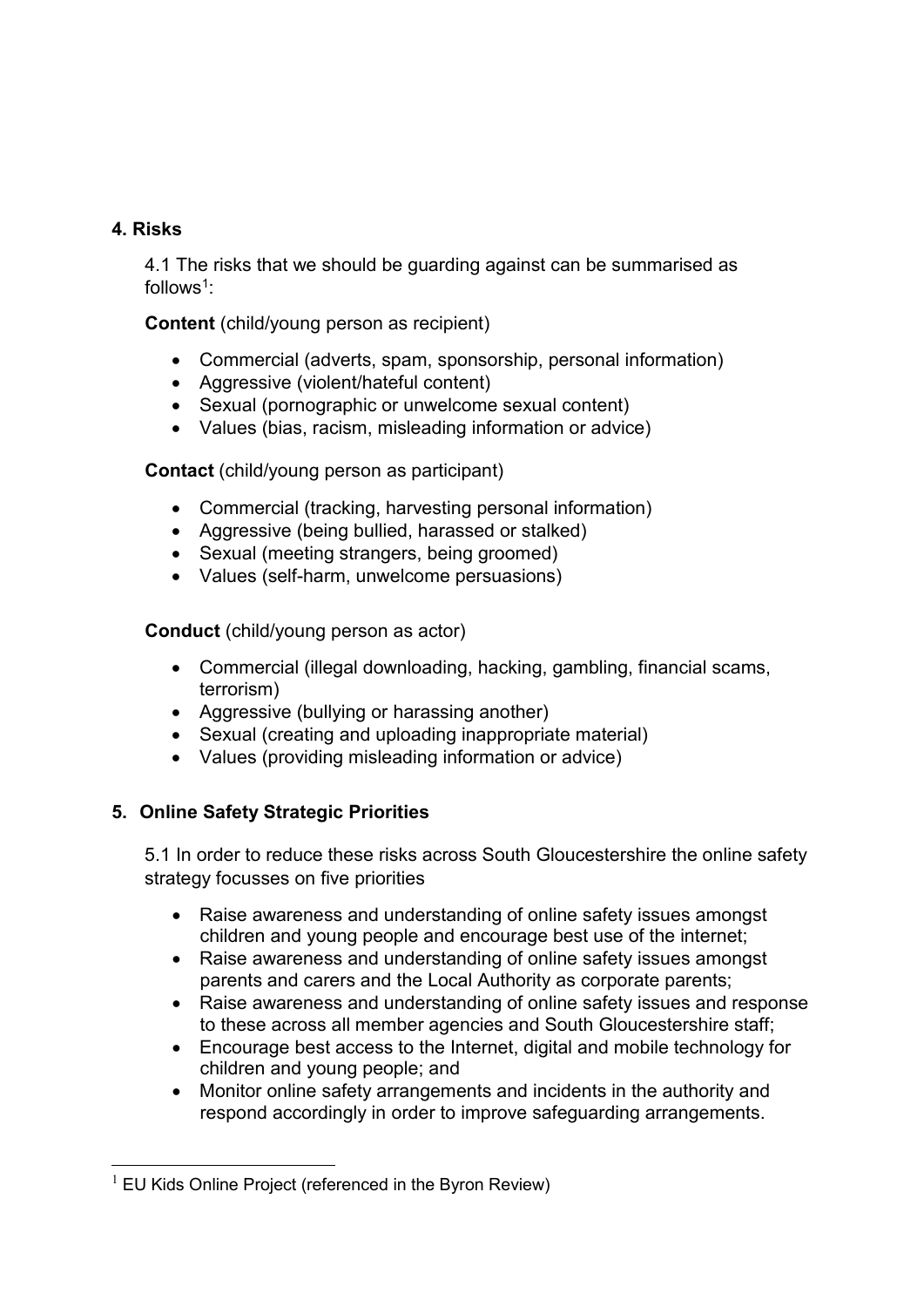## **6. Objectives**

- 1. **Raise awareness and understanding of online safety issues amongst children and young people and encourage safe use of the internet**. This needs to be achieved in conjunction with the Prevent and Child Sexual Exploitation strategies.
	- Raise awareness of online safety issues for children and young people, including but not limited to, child sexual exploitation and radicalization;
	- Raise staff awareness of resources to teach about online safety; and
	- Promote messages from the Operation Brooke Serious Case Review about the use of social networking and how this contributed to and enabled the sexual exploitation of young people.
- 2. **Raise awareness and understanding of online safety issues amongst parents and carers.**
	- Improve levels of awareness amongst parents and carers of the risks posed to children and young people by their use of technologies, ways of mitigating these and available resources; and
	- Provide organisations with information to promote awareness raising amongst parents and carers.
- 3. **Raise awareness and understanding of online safety issues amongst all agencies/organisations and staff in South Gloucestershire.**
	- Use safeguarding leads within agencies to disseminate information about online safety to staff and practitioners, to continue to raise the profile of online safety amongst professionals;
	- Enable all settings used by children and young people to tackle the issue of online safety by embedding the online safety strategy and policies into their practice;
	- To prepare a training package to be used to brief staff and practitioners across services about the issues and staff responsibilities, including awareness and understanding of the role technology plays in Child Sexual Exploitation and Radicalisation; and
	- To survey practitioners across South Gloucestershire to gain a better understanding of what their training needs are around online safety. This will better inform training content.
- 4. **Encourage safe access to the Internet, digital and mobile technology for children and young people.** 
	- Encourage all schools to conduct e-safety self-audits through use of the "360 Degree Safe" audit tool supplied by the South West Grid for Learning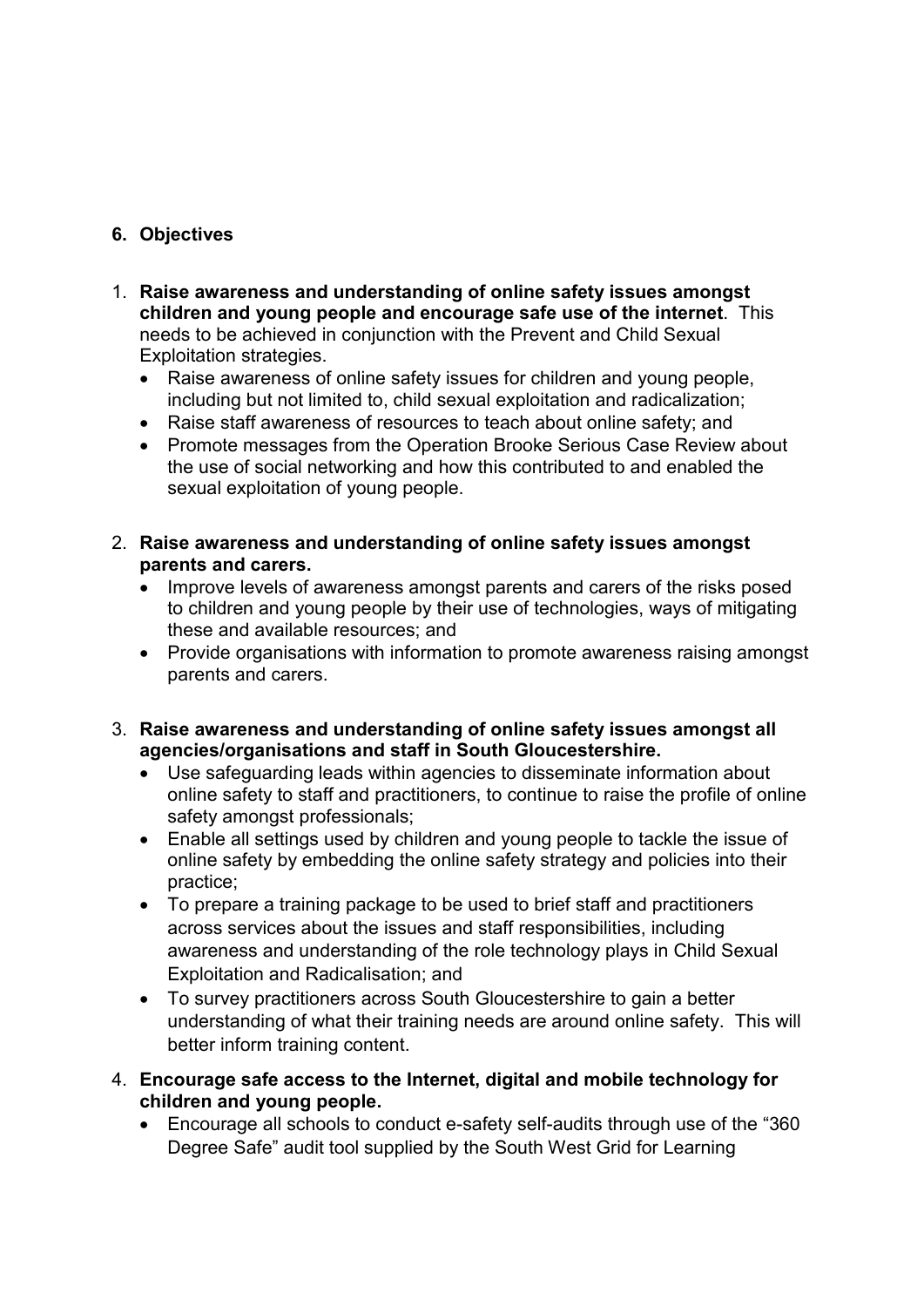(SWGfL) to identify areas for improvement in their approach to supporting their students to use the internet safely;

- Encourage all other organisations working with children and young people to self-evaluate using the SWGfL "Online Compass" self-evaluation tool and plan to improve/maintain provision as a result; and
- Enable all settings used by children and young people to tackle the issue of online safety by embedding the online safety strategy and policy into their practice.

## 5. **Monitor online safety arrangements in South Gloucestershire.**

- Improve reporting mechanisms and sharing of issues; and
- Gather an accurate and up to date picture of online safety arrangements in all member agencies.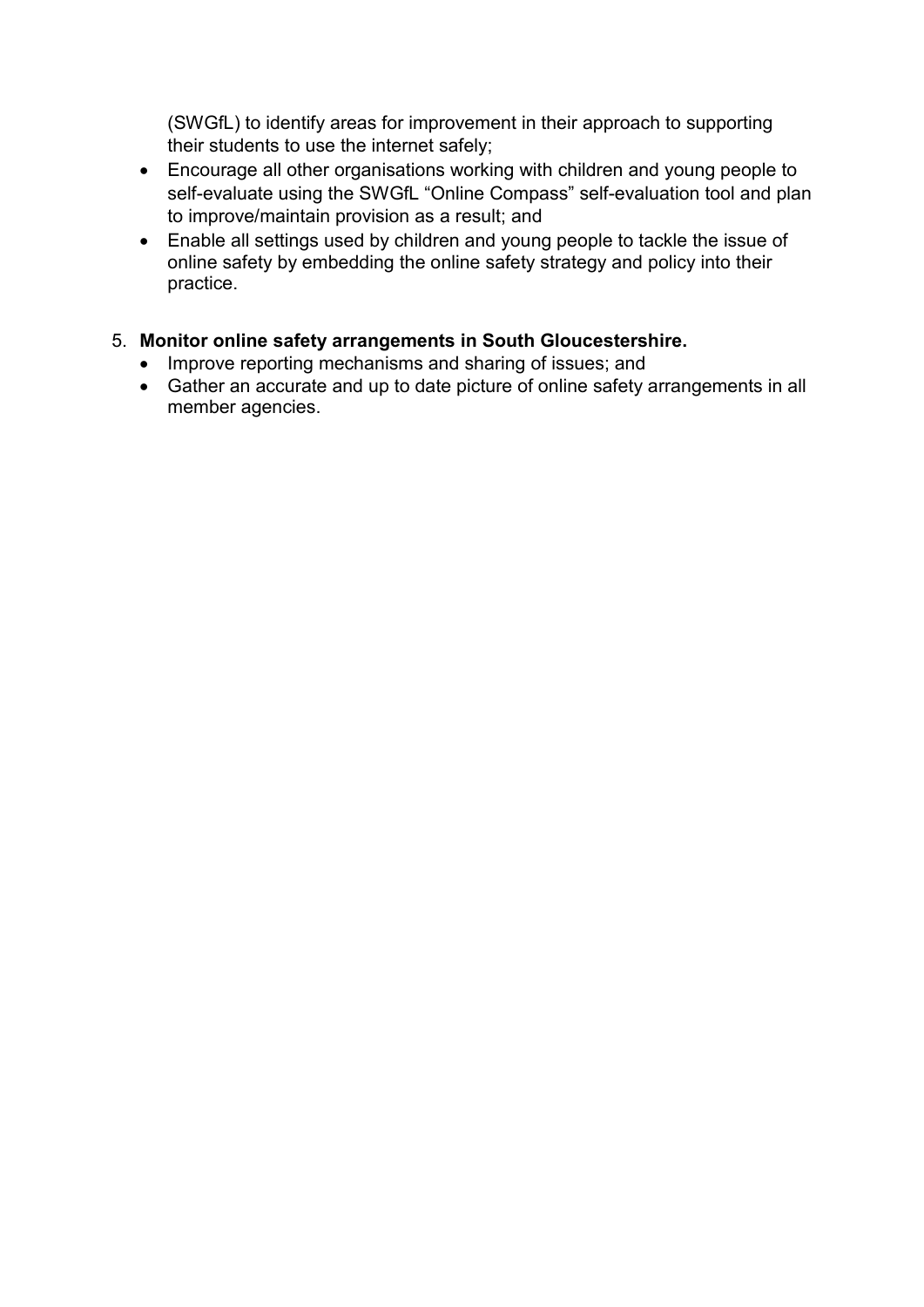### **Strategic Priorities for the Online SAFETY SUB-GROUP 2016-17**



### **Promoting and supporting online safety in South Gloucestershire**

#### **Priority 1:**

**Raise awareness and understanding of online safety issues amongst children and young people and encourage safe use of the internet**.

#### **Key Tasks:**

- Raise awareness of online safety issues for children and young people, including but not limited to, child sexual exploitation and radicalisation;
- Raise staff awareness of resources to teach about online safety; and
- Promote messages from the Operation Brooke Serious Case Review about the use of social networking and how this contributed to and enabled the sexual exploitation of young people.

#### **Priority 2:**

**Raise awareness and understanding of e-safety issues amongst parents and carers.**

#### **Key Tasks:**

- Improve levels of awareness amongst parents and carers of the risks posed to children and young people by their use of technologies, ways of mitigating these and available resources; and
- Provide organisations with information to promote awareness raising amongst parents and carers.

### **Priority 3:**

**Raise awareness and understanding of online safety issues amongst all agencies/organisations and staff in South Gloucestershire.** 

#### **Key Tasks:**

- Use safeguarding leads within agencies to disseminate information about online safety to staff;
- Enable all settings used by children and young people to tackle the issue of online safety by embedding the online safety strategy and policy into their practice;
- To prepare a training package to be used to brief staff across services about the issues and staff responsibilities, including awareness and understanding of the role technology plays in CSE and Radicalisation; and
- To survey practitioners across South Gloucestershire to gain a better understanding of what their training needs are. This will better inform training content.

#### **Priority 4:**

**Encourage safe access to the Internet, digital and mobile technology for children and young people.** 

#### **Key Tasks:**

- Encourage all schools to conduct e-safety selfaudits through use of the "360 Degree Safe" audit tool supplied by the South West Grid for Learning (SWGfL) to identify areas for improvement in their approach to supporting their students to use the internet safely;
- Encourage all other organisations working with children and young people to self-evaluate using the SWGfL "Online Compass" self-evaluation tool and plan to improve/maintain provision as a result; and
- Enable all settings used by children and young people to tackle the issue of online safety by embedding the online safety strategy and policy into their practice.

#### **Priority 5:**

**Monitor online safety arrangements in South Gloucestershire.** 

#### **Key Tasks:**

- Improve reporting mechanisms and sharing of issues; and
- Gather an accurate and up to date picture of online safety arrangements in all member agencies.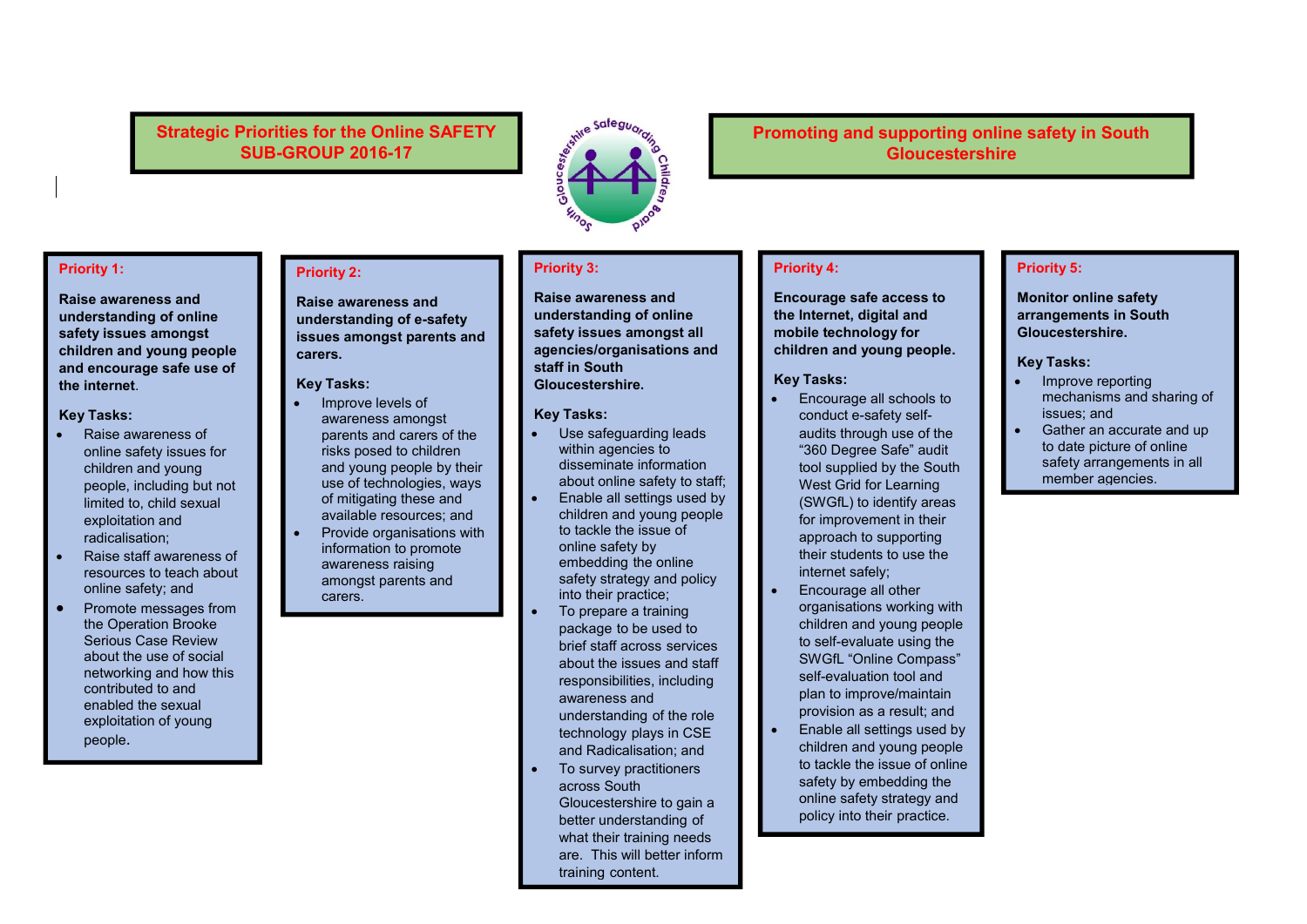### **Appendix 1 Online Safety Strategy Implementation Plan 2016-2017**

- 1. **Raise awareness and understanding of online safety issues amongst children and young people and encourage safe use of the internet**. This needs to be achieved in conjunction with the Prevent and Child Sexual Exploitation strategies.
	- Raise awareness of online safety issues for children and young people, including but not limited to, child sexual exploitation and radicalization;
	- Raise staff and practitioner awareness of resources to teach about online safety; and
	- Promote messages from the Operation Brooke Serious Case Review about the use of social networking and how this contributed to and enabled the sexual exploitation of young people.

**Priority 1: Raise awareness and understanding of online safety issues amongst children and young people and encourage safe use of the internet**

| Objective                                                                       | Outcome                                                                                                                                     | Action                                                                                                         | By whom and when                                                                                                                                              |
|---------------------------------------------------------------------------------|---------------------------------------------------------------------------------------------------------------------------------------------|----------------------------------------------------------------------------------------------------------------|---------------------------------------------------------------------------------------------------------------------------------------------------------------|
| Raise awareness of<br>online safety issues for<br>children and young<br>people. | Children and young people are in a<br>better position to be able to make<br>judgments and decisions about<br>keeping themselves safe online | Consult with the Youth Board and<br>1.<br>Children in Care Council (CiCC)                                      | Holly Magson and Lisa<br>Starbuck - to feed back any<br>relevant information from<br>the Youth Board and CiCC<br>Online Safety sub-group<br>meetings; ongoing |
|                                                                                 |                                                                                                                                             | Promote any national campaigns<br>2.<br>such as Safer Internet Day                                             | All agencies annually                                                                                                                                         |
|                                                                                 |                                                                                                                                             | Provide online safety workshops for<br>3.<br>relevant pupils                                                   | Lisa Starbuck - ongoing<br>throughout 2016-17                                                                                                                 |
| Raise staff and<br>practitioner awareness of                                    | Children and young people are in a<br>better position to be able to make                                                                    | Provide advice on appropriate<br>1.<br>teaching resources including Digital<br>Literacy curriculum by SWGfL to | Jo Briscombe - ongoing<br>throughout 2016-17                                                                                                                  |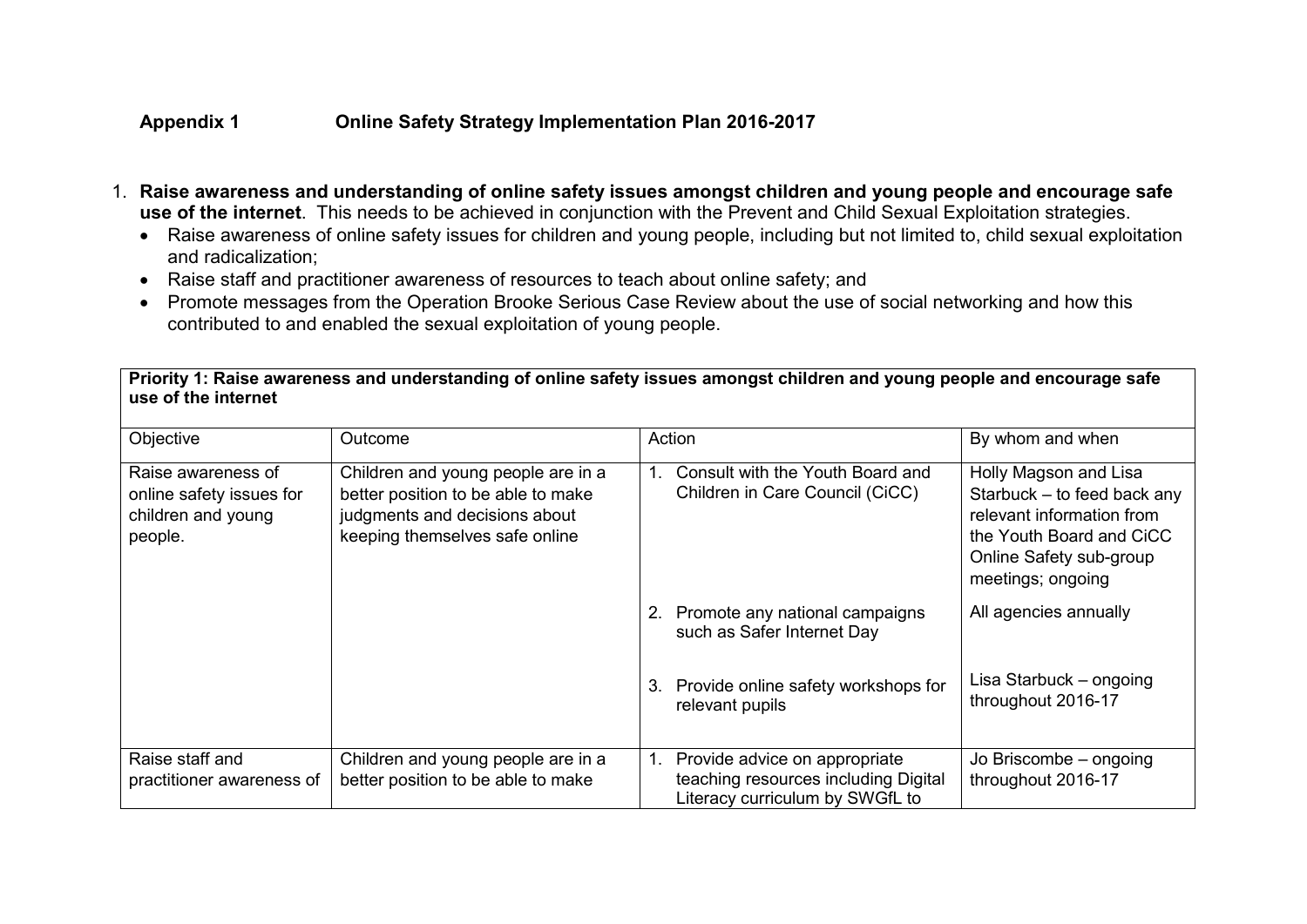| resources to teach<br>children and young<br>people about online<br>safety.                                                                                                                                        | judgments and decisions about<br>keeping themselves safe online;<br>Staff have increased confidence in<br>teaching children/young people about                                                                                                                              | enable organisations to promote<br>online safety amongst children and<br>young people through newsletter                              |                                   |
|-------------------------------------------------------------------------------------------------------------------------------------------------------------------------------------------------------------------|-----------------------------------------------------------------------------------------------------------------------------------------------------------------------------------------------------------------------------------------------------------------------------|---------------------------------------------------------------------------------------------------------------------------------------|-----------------------------------|
|                                                                                                                                                                                                                   | online safety                                                                                                                                                                                                                                                               | 2. Representatives to circulate the<br>newsletter and submit articles                                                                 | $All - quarterly$                 |
|                                                                                                                                                                                                                   |                                                                                                                                                                                                                                                                             | 3. Promote the digital literacy<br>curriculum through letters to all<br>relevant organisations                                        | $All - quarterly$                 |
|                                                                                                                                                                                                                   |                                                                                                                                                                                                                                                                             | 4. Provide links to relevant resources<br>on the web site                                                                             | $All - by October 2016$           |
|                                                                                                                                                                                                                   |                                                                                                                                                                                                                                                                             | 5. Produce a draft leaflet to promote<br>key resources for parents, carers<br>and foster carers and circulate to<br>sub-group members | Holly Magson - by October<br>2016 |
| Promote messages from<br>the Operation Brooke<br><b>Serious Case Review</b><br>about the use of social<br>networking and how this<br>contributed to and<br>enabled the sexual<br>exploitation of young<br>people. | Children and young people are in a<br>better position to be able to make<br>judgments and decisions about<br>keeping themselves safe online;<br>Increased staff/practitioner awareness<br>of the risks experienced by children<br>and young people when using<br>technology | Circulate the learning points from the<br>Operation Brooke SCR within member<br>organisations                                         | All - by October 2016             |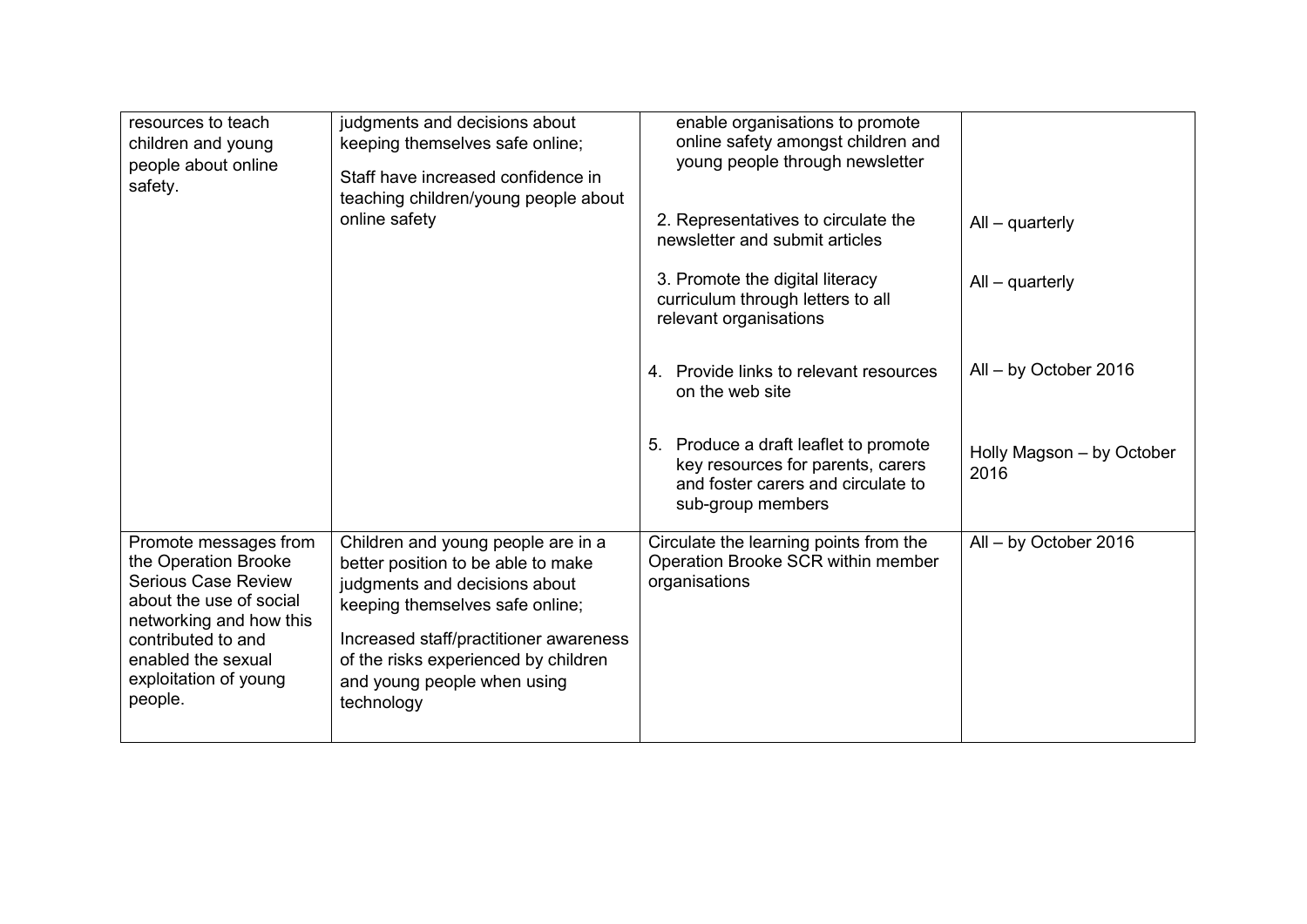## 2. **Raise awareness and understanding of online safety issues amongst parents and carers**

- Improve levels of awareness amongst parents and carers of the risks posed to children and young people by their use of technologies, ways of mitigating these and available resources; and
- Provide organisations with information to promote awareness raising amongst parents and carers.

| Priority 2: Raise awareness and understanding of online safety issues amongst parents and carers                                                                                                         |                                                                                                                                                            |                                                                                             |                                                                                                                             |
|----------------------------------------------------------------------------------------------------------------------------------------------------------------------------------------------------------|------------------------------------------------------------------------------------------------------------------------------------------------------------|---------------------------------------------------------------------------------------------|-----------------------------------------------------------------------------------------------------------------------------|
| Objective                                                                                                                                                                                                | Outcome                                                                                                                                                    | Action                                                                                      | By whom and when                                                                                                            |
| Improve levels of awareness<br>amongst parents and carers<br>of the risks posed to children<br>and young people by their use<br>of technologies, ways of<br>mitigating these and available<br>resources. | Awareness among parents and<br>carers is improved and they know<br>what steps to take to reduce risk<br>to the children and young people<br>in their care. | Provide training for foster carers<br>1.                                                    | Catherine Charlton and<br>Holly Magson - November<br>2016 and ongoing as part of<br>the foster carers training<br>programme |
|                                                                                                                                                                                                          |                                                                                                                                                            | 2. Provide briefing sessions for parents<br>in schools                                      | Jo Briscombe - ongoing<br>throughout 2016-17                                                                                |
|                                                                                                                                                                                                          |                                                                                                                                                            | Police representative to identify a<br>3.<br>mechanism for providing updates for<br>parents | Lisa Starbuck - by October<br>2016                                                                                          |
|                                                                                                                                                                                                          |                                                                                                                                                            | 4. Publish links for parents on the SGC<br>web site, twitter and facebook                   | Jo Briscombe - by<br>November 2017                                                                                          |
| Provide organisations with<br>information to promote<br>awareness raising amongst<br>parents and carers.                                                                                                 | Awareness amongst<br>parents/carers is improved and<br>they know what steps to take to<br>reduce risk to the children and                                  | 1. Provide regular information about<br>resources for parents through the<br>newsletter     | $All - quarterly$ at sub-group<br>meetings                                                                                  |
|                                                                                                                                                                                                          | young people in their care.                                                                                                                                | 2. Web links on the web site                                                                | Jo Briscombe - by October<br>2016                                                                                           |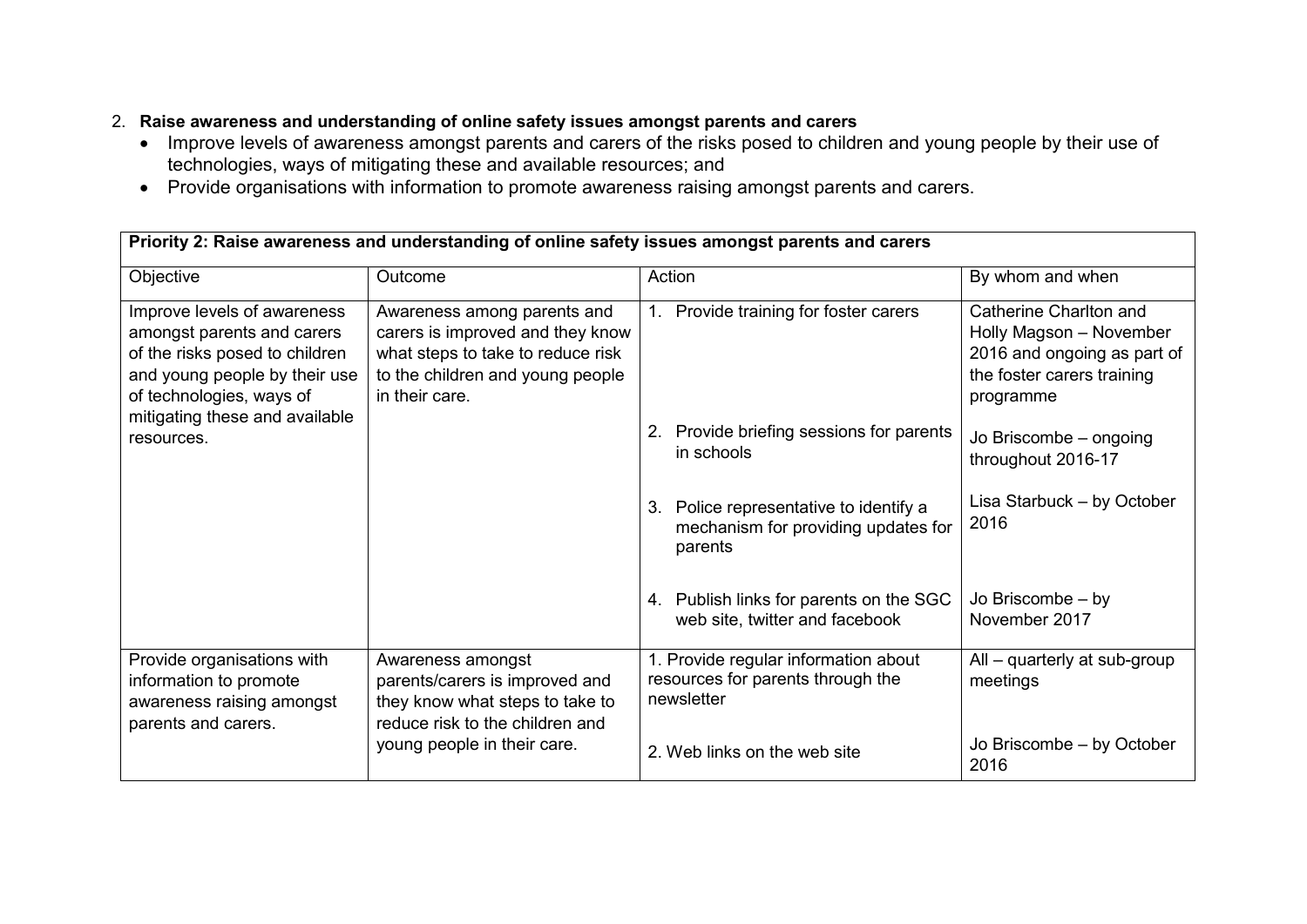| 3. Produce a draft leaflet to promote key<br>resources for parents and circulate to<br>sub group members | Holly Magson – by October<br>2016 |  |
|----------------------------------------------------------------------------------------------------------|-----------------------------------|--|
| 4. Circulate resources from South West<br>Grid for Learning (SWGfL) to relevant<br>organisations         | $All - quarterly$                 |  |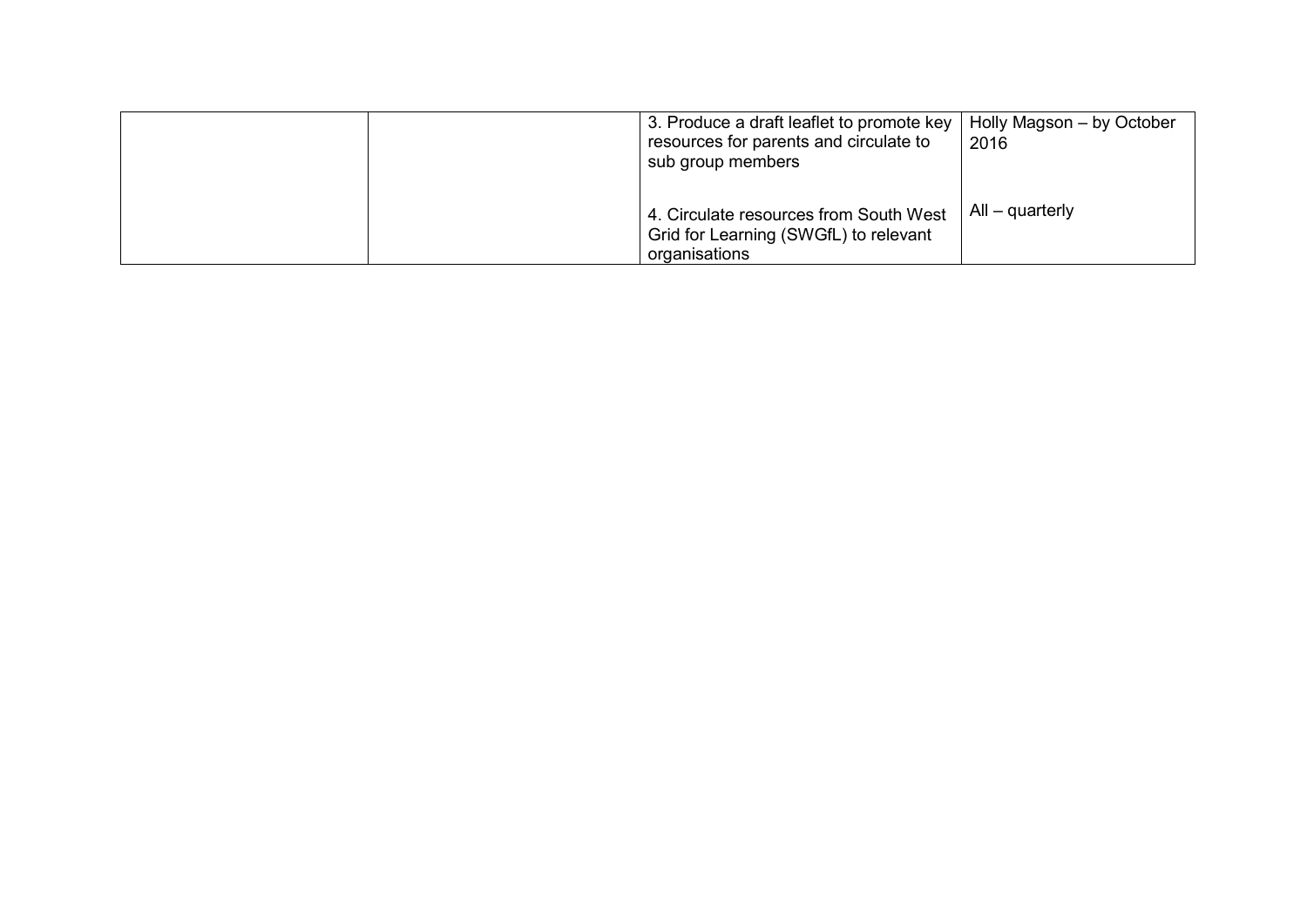### 3. **Raise awareness and understanding of online safety issues amongst all agencies/organisations and staff in South Gloucestershire.**

- Use safeguarding leads within agencies to disseminate information about online safety to staff, to continue to raise the profile of online safety amongst professionals;
- Enable all settings used by children and young people to tackle the issue of online safety by embedding the online safety strategy and policy into their practice;
- To prepare a training package to be used to brief staff across services about the issues and staff responsibilities, including awareness and understanding of the role technology plays in Child Sexual Exploitation and Radicalisation; and
- To survey practitioners across South Gloucestershire to gain a better understanding of what their training needs are around online safety.

**Priority 3: Raise awareness and understanding of online safety issues and response to these amongst all agencies/organisations and staff in South Gloucestershire.** 

| Objective                                                                                                                                                                                                   | Outcome                                                                                                                                                                                                                                                             | Action                                                                                                                                                 | By whom and when                                    |
|-------------------------------------------------------------------------------------------------------------------------------------------------------------------------------------------------------------|---------------------------------------------------------------------------------------------------------------------------------------------------------------------------------------------------------------------------------------------------------------------|--------------------------------------------------------------------------------------------------------------------------------------------------------|-----------------------------------------------------|
| Use safeguarding leads within<br>agencies to disseminate<br>information about online<br>safety to staff and<br>practitioners, to continue to<br>raise the profile of online<br>safety amongst professionals | Children and young people are in<br>a better position to be able to<br>make judgments and decisions<br>about keeping themselves safe<br>online;<br>Staff and practitioners have<br>increased confidence in teaching<br>children/young people about<br>online safety | Circulate resources from South West<br>Grid for Learning (SWGfL) to<br>safeguarding leads for dissemination<br>within their own settings/organisations | All - by October 2016<br>initially and then ongoing |
| Enable all settings used by<br>children and young people to<br>tackle the issue of online<br>safety by embedding the<br>online safety strategy and<br>policy into practice.                                 | Staff/practitioners have greater<br>awareness of the work of the<br>online safety sub-group and their<br>own responsibilities around<br>promoting online safety.                                                                                                    | Circulate the online safety strategy<br>summary and policy within own<br>settings/organisations                                                        | All - by October 2016                               |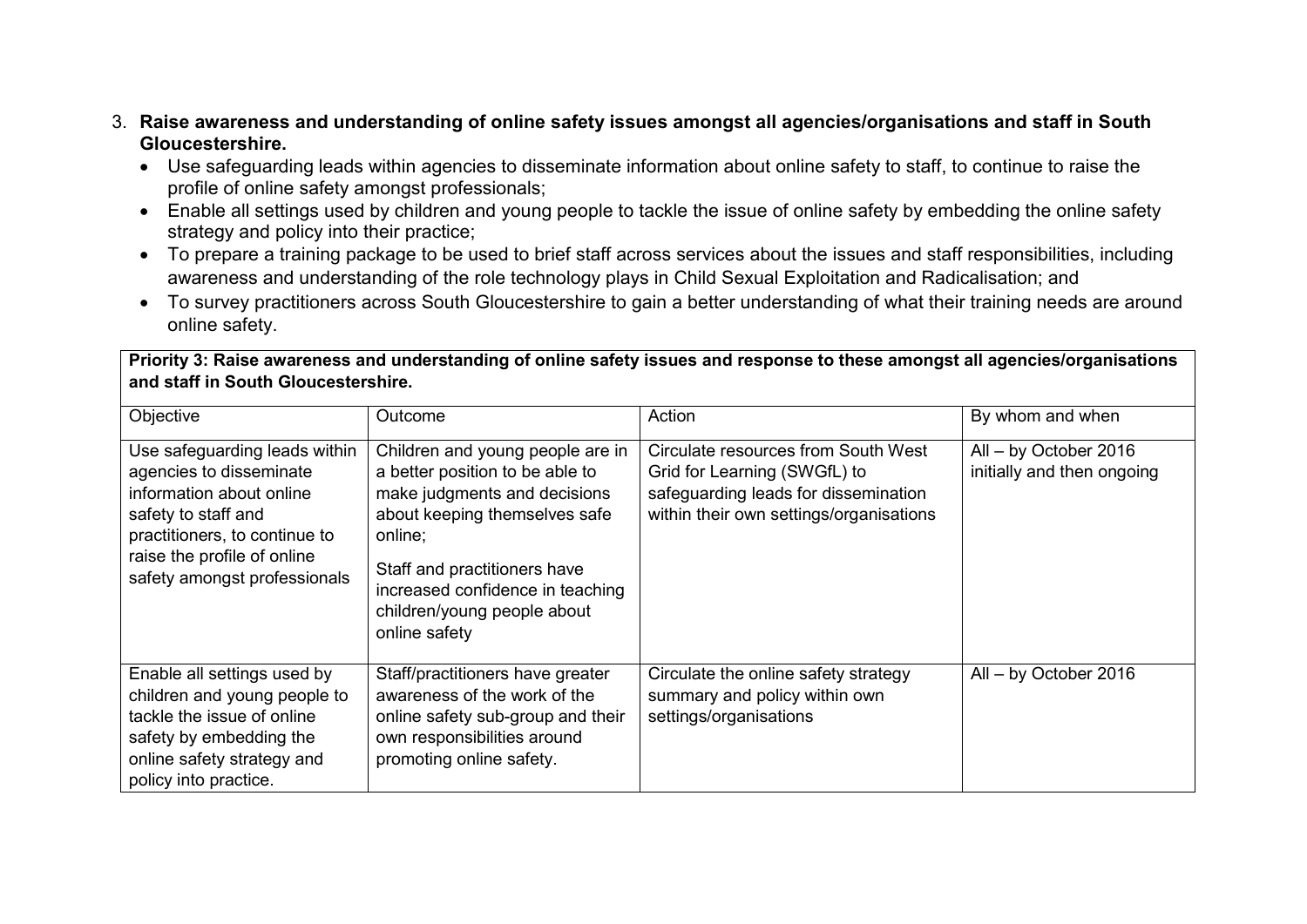| To prepare a training package<br>to be used to brief staff across<br>services about the issues and<br>staff responsibilities, including<br>awareness and understanding<br>of the role technology plays in<br>Child Sexual Exploitation and<br>Radicalisation | Children and young people are in<br>a better position to be able to<br>make judgments and decisions<br>about keeping themselves safe<br>online<br>Staff and practitioners have<br>increased confidence in teaching<br>children/young people about<br>online safety | Draft an outline for the training<br>1.<br>module<br>Agree outline at sub-group meeting<br>2.<br>Put the training module together<br>3.<br>4. Circulate to enable leads to provide<br>a briefing to their staff<br>5. Ensure online safety module is<br>included in staff induction. Draft<br>information to share as part of<br>induction | Holly Magson and Jo<br>Briscombe - by November<br>2016<br>All - by November 2016<br>Holly Magson, Jo<br>Briscombe and Nikki Giles -<br>by November 2016<br>All - by January 2017<br>Safeguarding Policy and<br>Practice Manager - by<br>January 2017 |
|--------------------------------------------------------------------------------------------------------------------------------------------------------------------------------------------------------------------------------------------------------------|--------------------------------------------------------------------------------------------------------------------------------------------------------------------------------------------------------------------------------------------------------------------|--------------------------------------------------------------------------------------------------------------------------------------------------------------------------------------------------------------------------------------------------------------------------------------------------------------------------------------------|------------------------------------------------------------------------------------------------------------------------------------------------------------------------------------------------------------------------------------------------------|
| To survey practitioners across<br>South Gloucestershire to gain<br>a better understanding of<br>what their training needs are<br>around online safety                                                                                                        | SGSCB training programme will<br>contain online safety training<br>specific to staff/practitioner needs                                                                                                                                                            | Send out training needs analysis<br>including online safety specific question                                                                                                                                                                                                                                                              | Holly Magson - October<br>2016                                                                                                                                                                                                                       |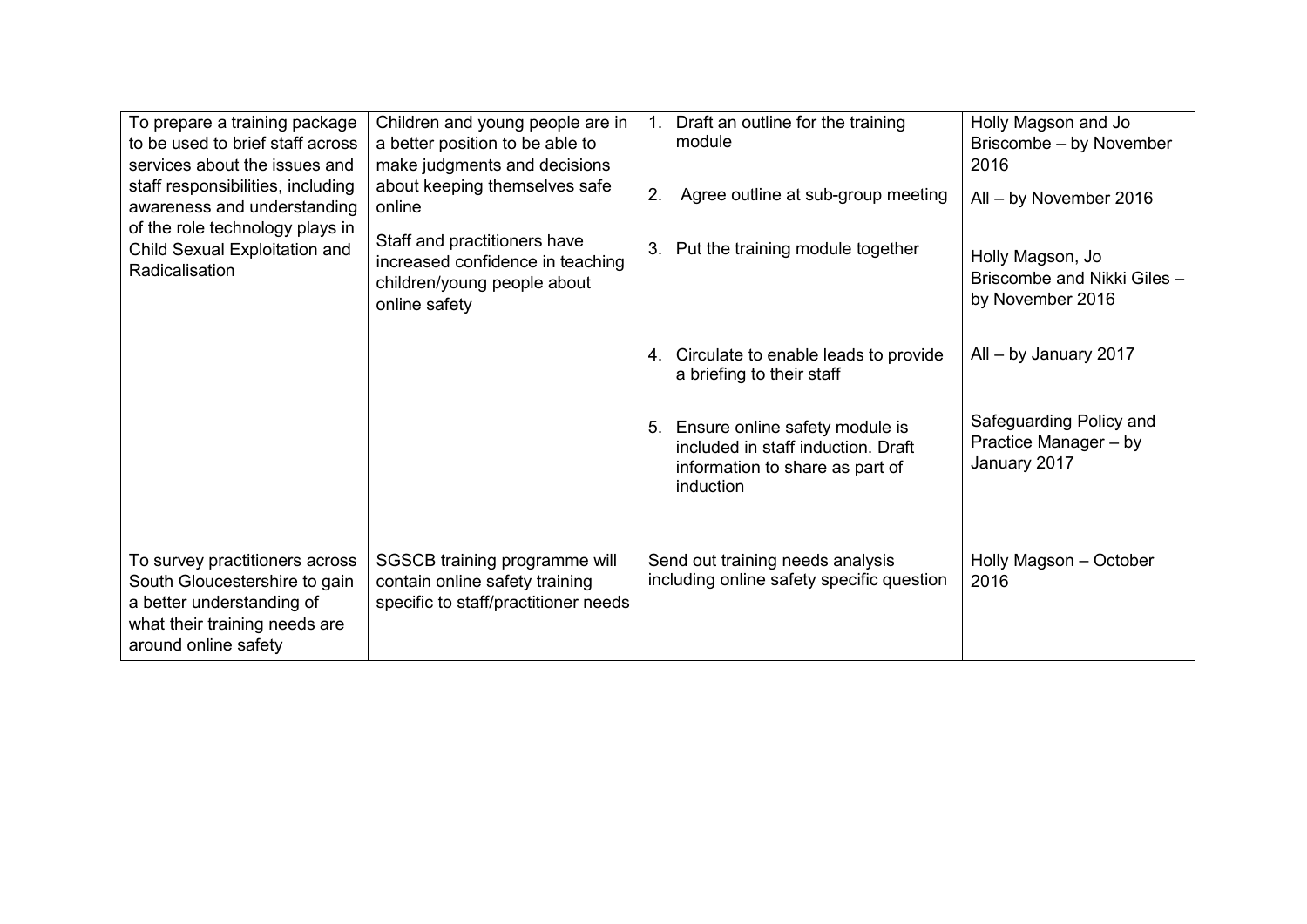## 4. **Encourage safe access to the Internet, digital and mobile technology for children and young people.**

- Encourage all schools to conduct e-safety self-audits through use of the "360 Degree Safe" audit tool supplied by the South West Grid for Learning (SWGfL) to identify areas for improvement in their approach to supporting their students to use the internet safely;
- Encourage all other organisations working with children and young people to self-evaluate using the SWGfL "Online Compass" self-evaluation tool and plan to improve/maintain provision as a result; and
- Enable all settings used by children and young people to tackle the issue of online safety by embedding the online safety strategy and policy into their practice.

| Priority 4: Encourage safe access to the Internet, digital and mobile technology for children and young people.                                                                                    |                                                                                                                                                                                                         |                                                                                                                                                                                                            |                                                                    |  |
|----------------------------------------------------------------------------------------------------------------------------------------------------------------------------------------------------|---------------------------------------------------------------------------------------------------------------------------------------------------------------------------------------------------------|------------------------------------------------------------------------------------------------------------------------------------------------------------------------------------------------------------|--------------------------------------------------------------------|--|
| Objective                                                                                                                                                                                          | Outcome                                                                                                                                                                                                 | Action                                                                                                                                                                                                     | By who and when                                                    |  |
| Encourage all schools to<br>conduct e-safety self-audits<br>through use of the "360<br>Degree Safe" audit tool<br>supplied by the South West<br>Grid for Learning (SWGfL) to<br>identify areas for | Children and young people feel<br>safe accessing technology at<br>school.<br>The 360 Degree Safe audit tool is<br>promoted and reports from the<br>tool demonstrate increased use<br>and understanding. | Contact all schools that have not used<br>1.<br>360 degree safe tool to remind them<br>to self-evaluate against this and<br>address identified actions. Provide<br>commissioned support where<br>required; | Jo Briscombe - by<br>October 2016                                  |  |
| improvement in their<br>approach to supporting their<br>students to use the internet<br>safely                                                                                                     |                                                                                                                                                                                                         | Include 360 degree safe as an<br>$2_{\cdot}$<br>expectation on schools in the<br>safeguarding audit;                                                                                                       | Safeguarding Policy and<br>Practice Manager - by<br>September 2016 |  |
|                                                                                                                                                                                                    |                                                                                                                                                                                                         | Analyse 2016 safeguarding audit<br>3.<br>returns and direct to appropriate<br>online safety advice and suggest<br>training where appropriate                                                               | Holly Magson and Jo<br>Briscombe - by December<br>2016             |  |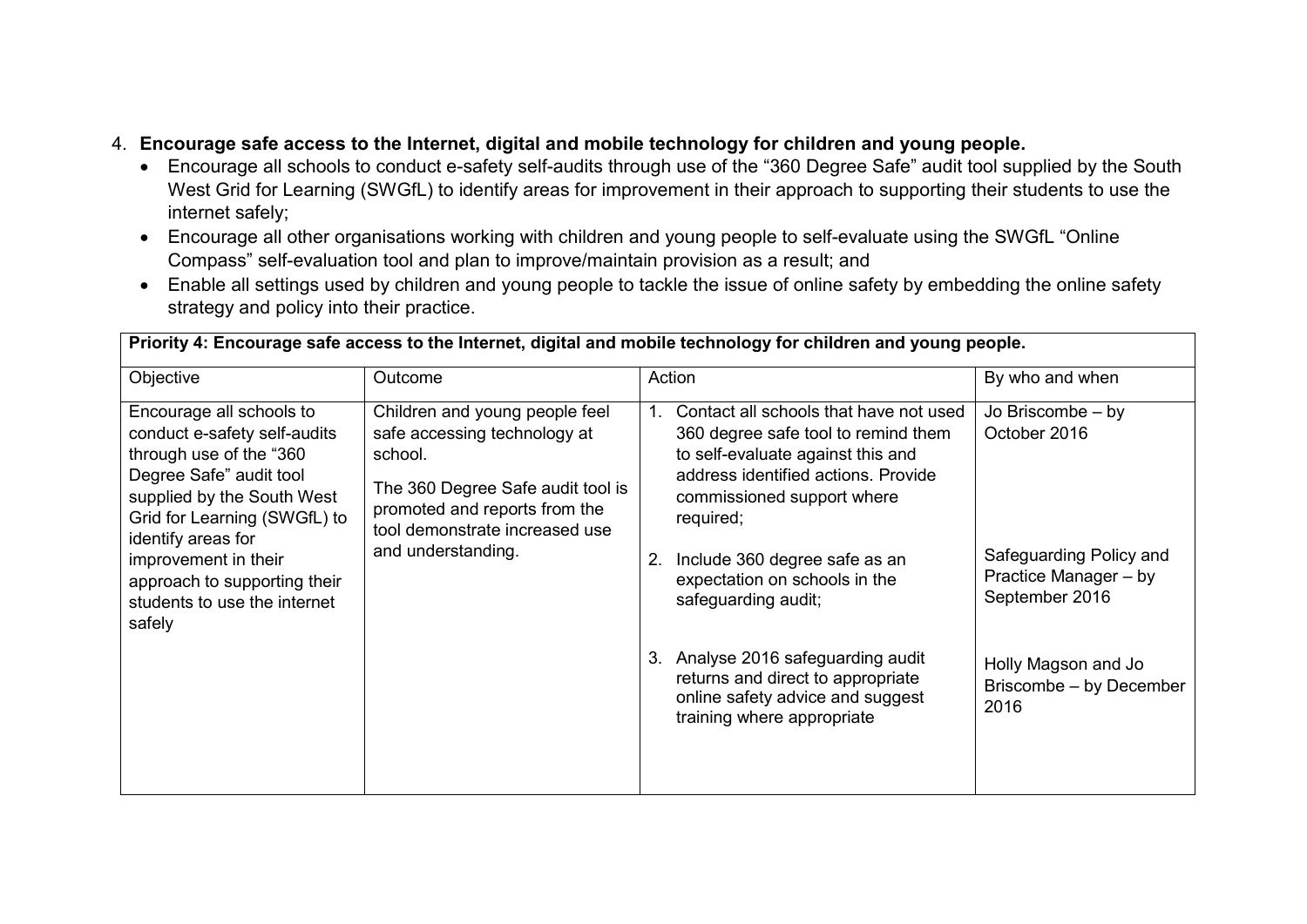| Encourage all other<br>organisations working with<br>children and young people to<br>self-evaluate using the<br>SWGfL "Online Compass"<br>self-evaluation tool and plan<br>to improve/maintain provision<br>as a result | Children and young people feel<br>safe using technology in the<br>settings they access | Contact all settings to remind them about<br>completing self-evaluation against Online<br>Compass and addressing identified<br>actions                                                                                                                       | All - by October 2016                                                      |
|-------------------------------------------------------------------------------------------------------------------------------------------------------------------------------------------------------------------------|----------------------------------------------------------------------------------------|--------------------------------------------------------------------------------------------------------------------------------------------------------------------------------------------------------------------------------------------------------------|----------------------------------------------------------------------------|
| Enable all settings used by<br>children and young people to<br>tackle the issue of online<br>safety by embedding the<br>online safety strategy and<br>policy into their practice                                        | Children and young people feel<br>safe accessing the internet<br>commercial settings   | Review central policies and<br>$1_{-}$<br>procedures<br>2. Revise and circulate policies. Share<br>relevant policy templates and update<br>to ensure consistency of advice e.g.<br>that policy cross references the CSE<br>strategy and the Prevent strategy | All - by October 2016<br>All - by October 2016                             |
|                                                                                                                                                                                                                         |                                                                                        | Providing training for school<br>3.<br>governors                                                                                                                                                                                                             | Jo Briscombe and Holly<br>Magson - dates in 2016-<br>17 CPD Online booklet |